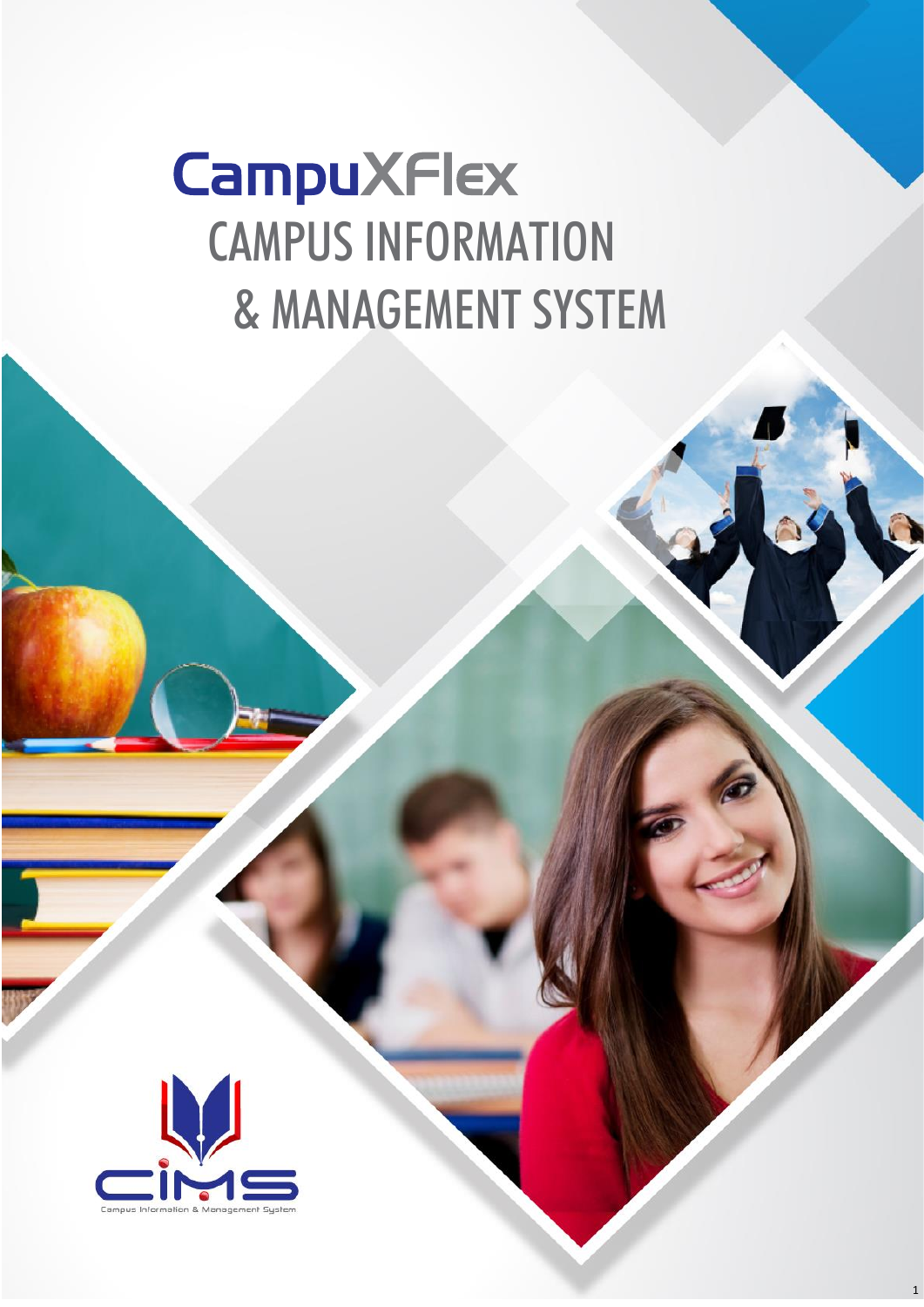Today 's Institution of Higher Learning has a lot of data and it is very important that this data is made use of meaningfully, efficiently and effectively for maximum achievement. There should be a way harness all the information available so that it could be of high value to the Institution.

*CampuxFlex* Campus Information and Management System (CIMS) - is a solution that involves all aspects of an advance campus & student management system.

*CampuxFlex* automates and streamlines the campus management processes thus allow-ing the Institution management to improve their work processes and at the same time saving resources and costs.

# **SYSTEM OVERVIEW**

System & Campus Management System

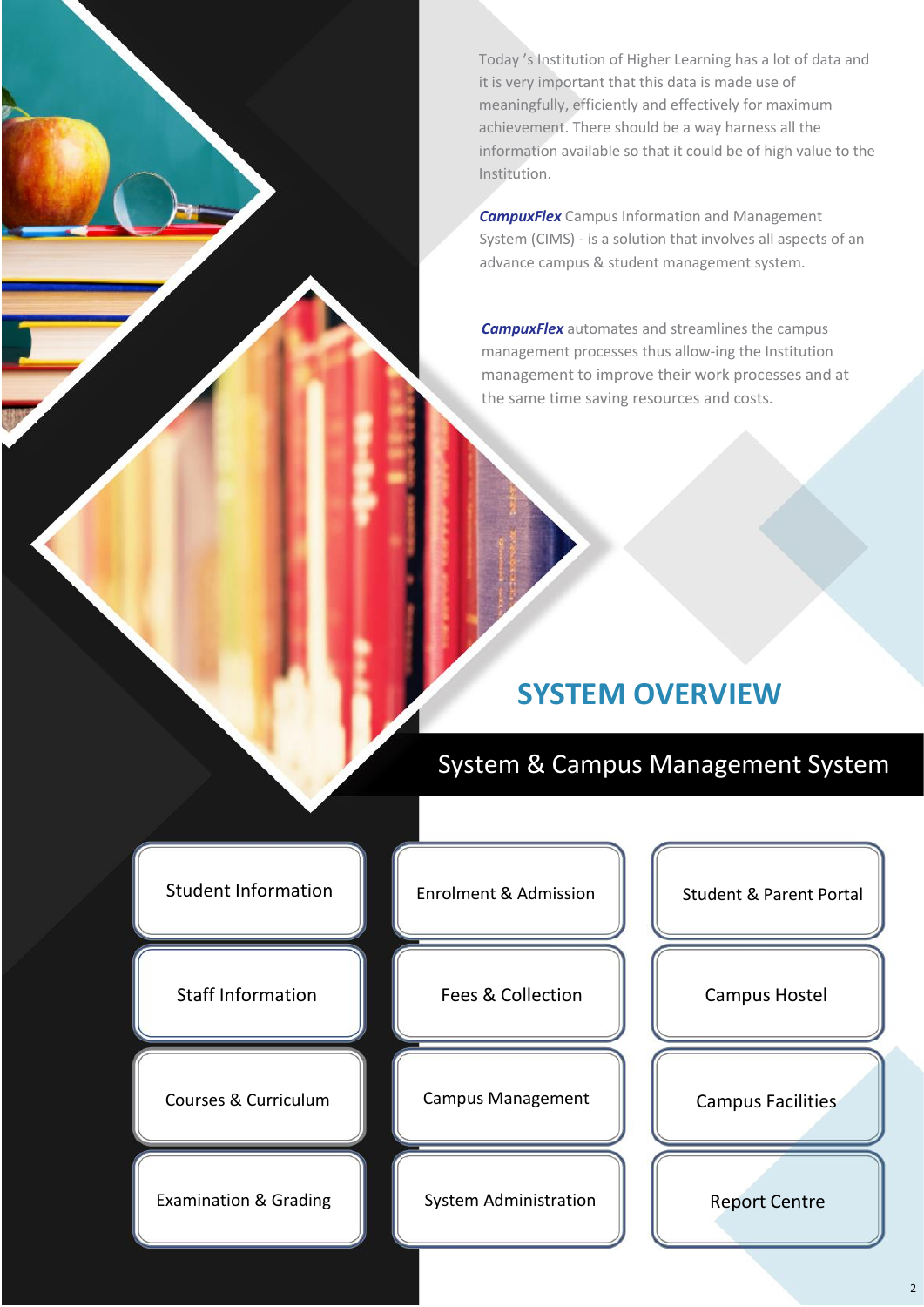## **CampuxFlex Core**

## **General**

- Scalable to fit all types of needs
- Data Consolidation thus eliminating redundancy
- Simple and straightforward
- Accessible anytime, anywhere
- Modular and Flexible with Multi-Campus option
- Promotes resource optimization
- Users Audit Trail
- Able to integrate other Applications like Financial Accounting System, E-Leave System and Payroll System.

## **Management**

A solutions that enables an institute to manages all its students and campus needs Different modules available covers all the different aspects of the institutes management thus saving them from having to have a few different system to cater to the different needs. Daily manual routines can be automated so the administrative processes can be more efficient. This will reduce the cost of running the institute as less time are needed for each task. Management Reports with analytic tools will enable the management to have a better overall picture so that they can make a better decision Centralized system for the different stakeholders in the institute [staff, Students & Parents] makes it easy for them to communicate and also for the school to distribute as and when needed.

## **Lecturers**

Schedules and Weekly workload management are easily accessible Repetitive and manual tasks are reduced through automation for the lecturers

Since the system can be accessed anywhere anytime it allows the lecturers easy access to all the information needed for their work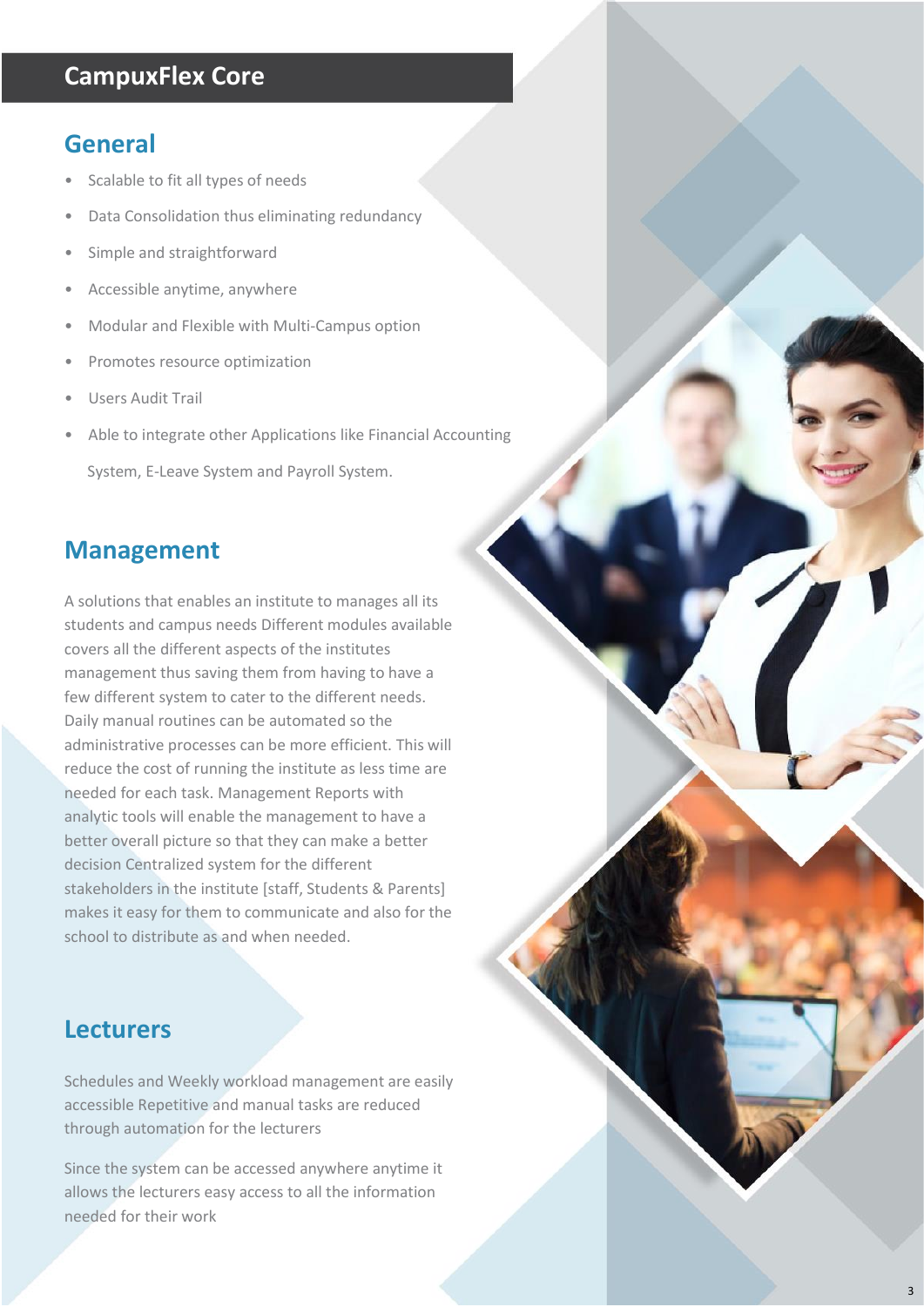# **Administration**

Centralization of data reduces redundancy freeing up some of the resources for more productive tasks.

Automation of manual processes improves the institute's efficiency.

Reports which are available for the different modules helps the management to have an up to date picture of the institute.

Flexible and simple setup of the system parameters controlling the different aspects of an institute allows an easy control of all the school's administration processes

## **Parents**

Parents can login to the system to access all the relevant student 's information including their statement of account and results.

All announcement from the institute will also displayed at the parents/guardian landing page.

Alerts and notification will also be displayed



## **Students**

Students can easily access all their information in one place instead of having to go to different places just to find the information that they need.

Online accessibility of this systems allows the students to do online enrolment.

Alerts for the students will immediately be communicated to the students when they login to the system.

Students are able to communicate and submit their assignments online so it is very convenient for them.

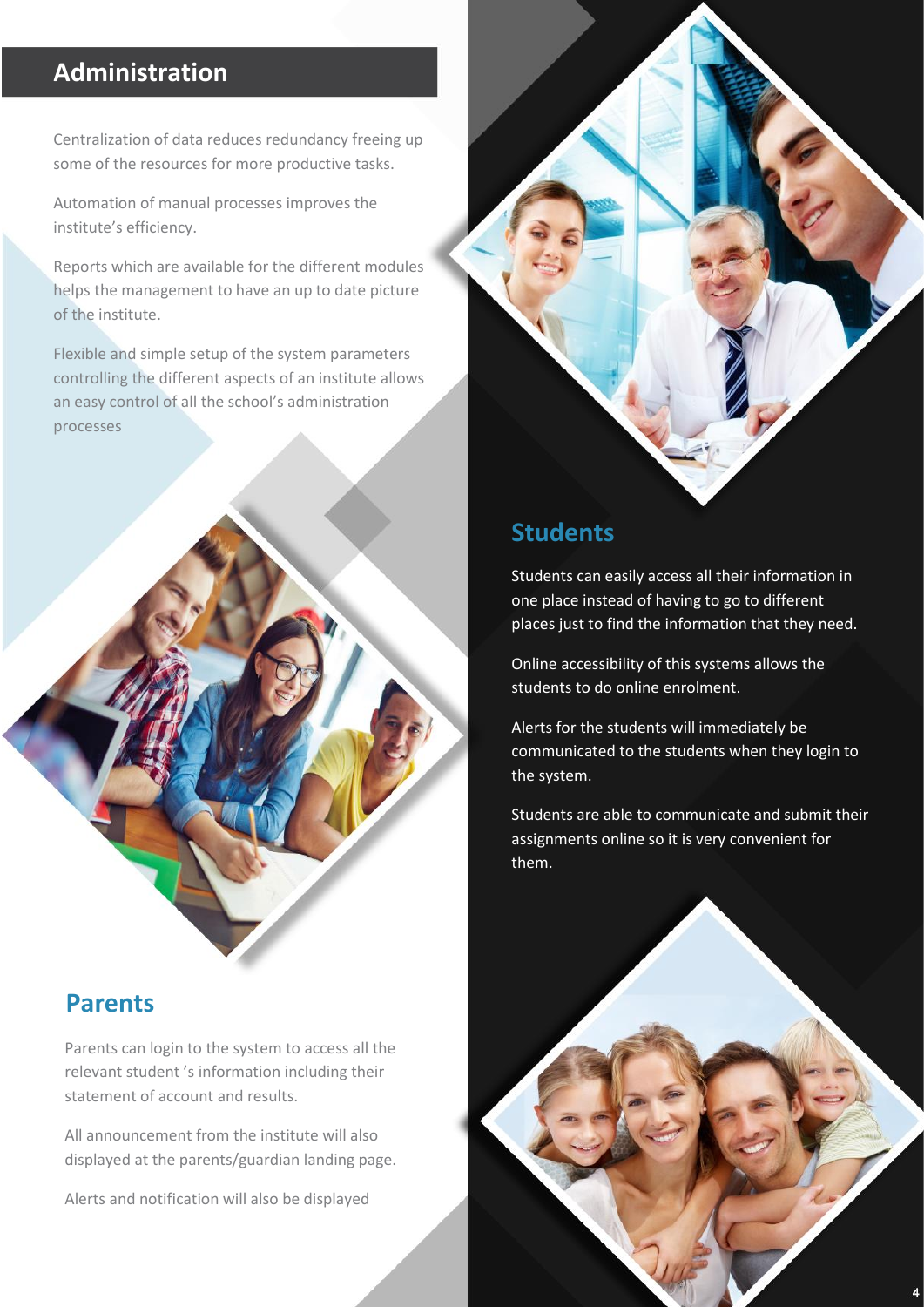# **Modules**

The different modules in *CampuxFlex* gives the management a very convenient and up to date overall information of the institute so that they can come to an accurate and decisive decision.

#### **Student Management**

All the student's information can be accessed here and any student profile related information changes can be done through this mod u le. Information such as N RIC, matriculation number, contacts, enrolment, results, statement of account, guardian, attendance are displayed here. Analytical tools on student's population and attendance data are available and the result can be downloaded for further analysis.

#### **Staff Management**

Staff Management centralizes all the related information such as profile, qualifications, timetable, weekly workload and directory. It provides easy management of the staff details and update of information can be easily done. Staff Population analysis can be done and the result can be exported for further manipulation.

#### **Courses and Curriculum**

Easy setup of different programs from Diploma to Doctorate even if they are from different collaborators. Multiple grading system are allowed with different pre-requisites, course fees for local and international students, subject schedules with different assessment structures for differ-ent subjects can be set.

### **Fees and Collection Management**

Easy and seamless managements of fee payment controls like grace period for fee payment, refund management, actions when student did not pay. It allows management to specify certain actions whenever student defaults on payment. Reports are generated for payment done, outstanding payments and aging of outstanding fees.

## **Examination and Grading**

Centralises all examination related process under this module. Examination scheduling, resit, updating of results, CGPA and CGPA processes with multiple grading system can be done here. Reports for results, examination candidates list and examination schedules can be generated easily.